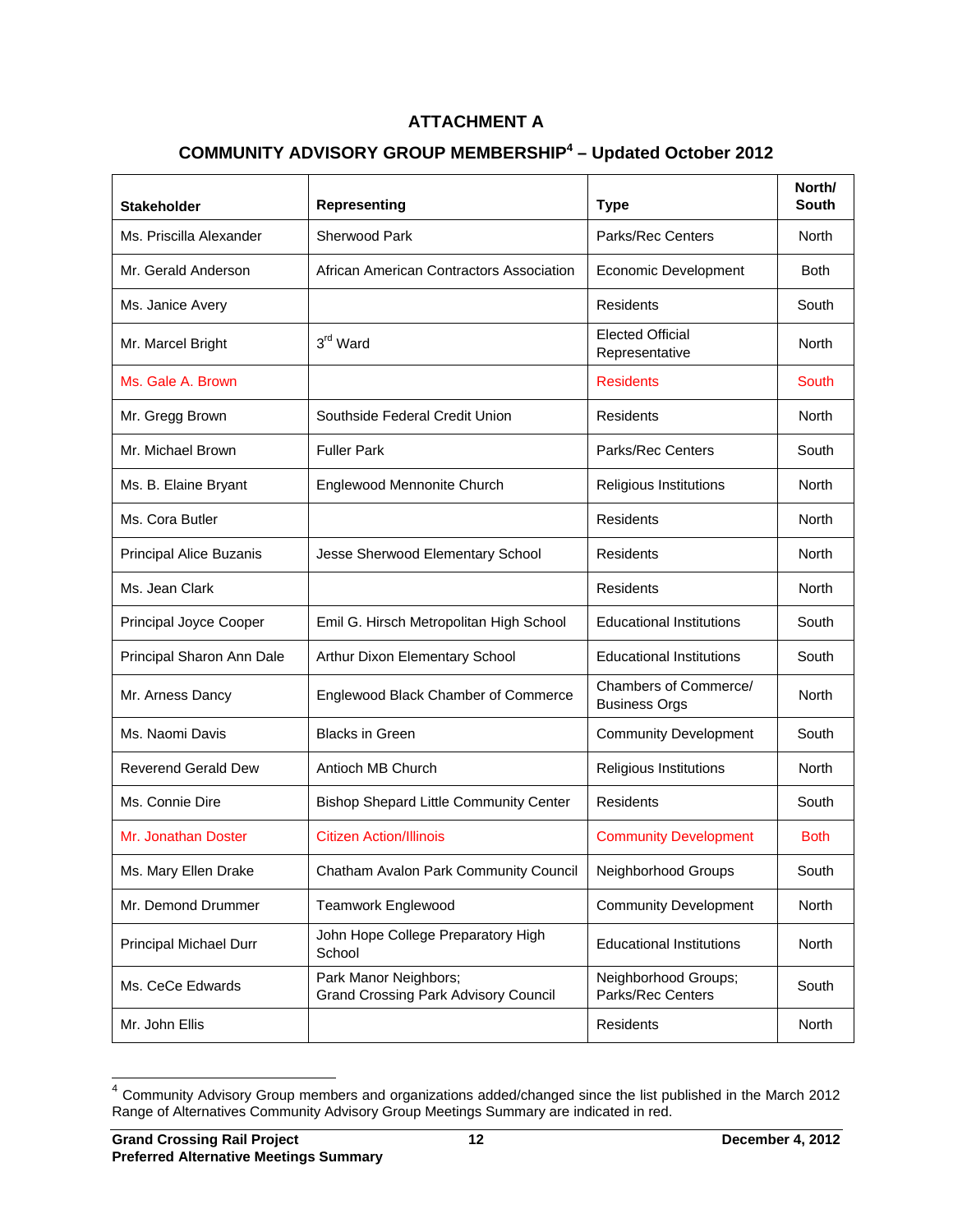| <b>Stakeholder</b>                       | <b>Representing</b>                                                                        | <b>Type</b>                               | North/<br><b>South</b> |
|------------------------------------------|--------------------------------------------------------------------------------------------|-------------------------------------------|------------------------|
| A. Flippin-Ganselor                      |                                                                                            | <b>Residents</b>                          | <b>North</b>           |
| Pastor Jacqueline Ford                   | Ingleside-Whitfield United Methodist<br>Church                                             | Religious Institutions                    | South                  |
| Elder Kevin Ford                         | Project Pride/ St. Paul Church of God in<br>Christ Development Ministries, Inc.<br>(SPCDM) | Residents/Religious<br>Institutions       | South                  |
| Ms. Mildred Gipson                       |                                                                                            | Residents                                 | South                  |
| Ms. Teresa Gonzalez                      | <b>Resident Association of Greater</b><br>Englewood (R.A.G.E.)                             | Economic Development                      | North                  |
| <b>Principal Beverly Greene</b>          | James Madison Elementary School                                                            | <b>Educational Institutions</b>           | South                  |
| Ms. Donna Hampton-Smith                  | Office of State Representative Kenneth<br>Dunkin                                           | <b>Elected Official</b><br>Representative | North                  |
| Pastor John Hannah                       | New Life Covenant                                                                          | Religious Institutions                    | South                  |
| Mr. Yusuf Hasan                          | <b>Linblom Park</b>                                                                        | Residents                                 | North                  |
| Reverend John Hatchett                   | Coalition for United Community Labor<br>Force                                              | <b>Economic Development</b>               | North                  |
| <b>Principal Shontae</b><br>Higginbottom | Avalon Park Elementary School                                                              | <b>Educational Institutions</b>           | South                  |
| Ms. Jean Carter Hill                     | Imagine Englewood If                                                                       | <b>Community Development</b>              | North                  |
| Director Julia Hill                      | Chicago International Charter -<br>Avalon/South Shore                                      | <b>Educational Institutions</b>           | South                  |
| Mr. Holden Hodges                        | House of Israel Temple of Faith                                                            | Religious Institutions                    | South                  |
| Rabbi James Hodges                       | House of Israel Temple of Faith                                                            | Religious Institutions                    | South                  |
| Mr. Rob Hodges                           | House of Israel Temple of Faith                                                            | Religious Institutions                    | South                  |
| Ms. Estella Holloway                     |                                                                                            | Residents                                 | North                  |
| Ms. Barbara Holt                         | 20 <sup>th</sup> Ward                                                                      | <b>Elected Official</b><br>Representative | <b>North</b>           |
| Mr. Michael Howard                       | <b>Fuller Park Community Development</b><br>Corporation/ Eden Place                        | Residents                                 | North                  |
| Mr. Roger Huff                           | 5th Ward Organization                                                                      | Residents                                 | South                  |
| Mr. Bob Israel                           | <b>Save Our Community Coalition</b>                                                        | <b>Community Development</b>              | South                  |
| Mr. Donald Jaburek                       |                                                                                            | <b>Residents</b>                          | <b>North</b>           |
| Ms. Lenore Jackson                       |                                                                                            | Residents                                 | South                  |
| Ms. Beatrice Jasper                      |                                                                                            | Residents                                 | <b>North</b>           |
| Mr. Brandon Johnson                      | Washington Park Consortium                                                                 | Residents                                 | South                  |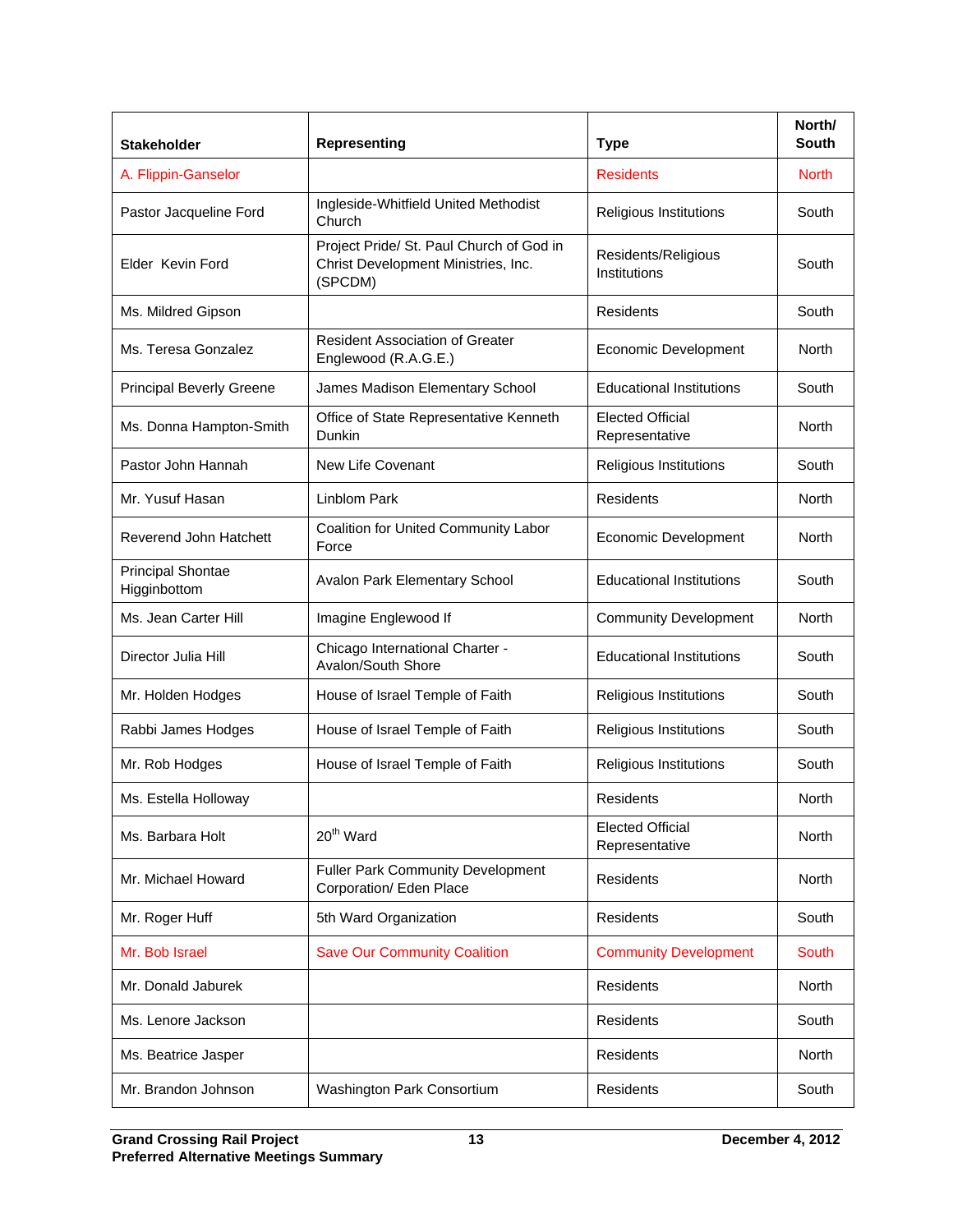| <b>Stakeholder</b>                       | <b>Representing</b>                                           | <b>Type</b>                     | North/<br><b>South</b> |
|------------------------------------------|---------------------------------------------------------------|---------------------------------|------------------------|
| Mr. Bernard Johnson                      |                                                               | Residents                       | South                  |
| Mr. Charles Johnson                      | New Life Covenant                                             | Religious Institutions          | South                  |
| Ms. Loretta Johnson                      |                                                               | <b>Residents</b>                | South                  |
| Captain Robert Johnson                   | Chicago Police Department, 9th District                       | Police & Fire                   | North                  |
| Ms. Bobbie Jones                         |                                                               | <b>Residents</b>                | South                  |
| Ms. Doris Jones                          | <b>Teamwork Englewood</b>                                     | <b>Community Development</b>    | North                  |
| Mr. George Jones                         | Coalition for United Community Labor<br>Force                 | <b>Economic Development</b>     | North                  |
| Ms. Juanita Jones                        | Princeton Community Organization                              | Residents                       | North                  |
| Mr. Napoleon Jones                       | Union #6                                                      | <b>Residents</b>                | <b>North</b>           |
| Mr. Prentiss Jones                       | Union #6                                                      | Residents                       | North                  |
| Mr. Barry Kelley                         | B.F. Paxton Community Development<br>Corp.                    | <b>Community Development</b>    | South                  |
| Ms. Crystal King-Smith                   |                                                               | <b>Residents</b>                | South                  |
| Ms. Clara Kirk                           | West Englewood United Organization                            | Neighborhood Groups             | North                  |
| Mr. Michael P. Knotek                    | St. Colombanus Parish                                         | Religious Institutions          | South                  |
| Chief Sylvester Knox                     | Chicago Fire Department - Engine 84                           | Police & Fire                   | North                  |
| Principal Peggy Korellis-<br><b>Byrd</b> | <b>TEAM Englewood Community Academy</b><br><b>High School</b> | <b>Educational Institutions</b> | North                  |
| Director Dennis Lacewell                 | Urban Prep Academy for Young Men<br>Charter                   | <b>Educational Institutions</b> | North                  |
| Mr. Carl Latimer                         | Coalition for United Community Action                         | Residents                       | South                  |
| Mr. Cliford Lindsey                      |                                                               | Residents                       | North                  |
| Ms. Geraldine Mabry-Smith                | Life Builders United, Inc.                                    | <b>Community Development</b>    | South                  |
| Principal Shannon Mason                  | Betty Shabazz International Charter                           | <b>Educational Institutions</b> | South                  |
| Mr. Eddie Meeks III                      | <b>New Life Covenant</b>                                      | <b>Religious Institutions</b>   | South                  |
| Mr. Randolph Norris                      | Life Builders United, Inc.                                    | <b>Community Development</b>    | South                  |
| Mr. Charles O'Conner                     | Chicago Police Department, 7th District                       | Police & Fire                   | North                  |
| Ms. Deborah Payne                        | Southwest Federation Block Clubs of<br>Greater Englewood      | Neighborhood Groups             | North                  |
| Pastor Willard Payton                    | Pastors of Englewood                                          | <b>Community Development</b>    | North                  |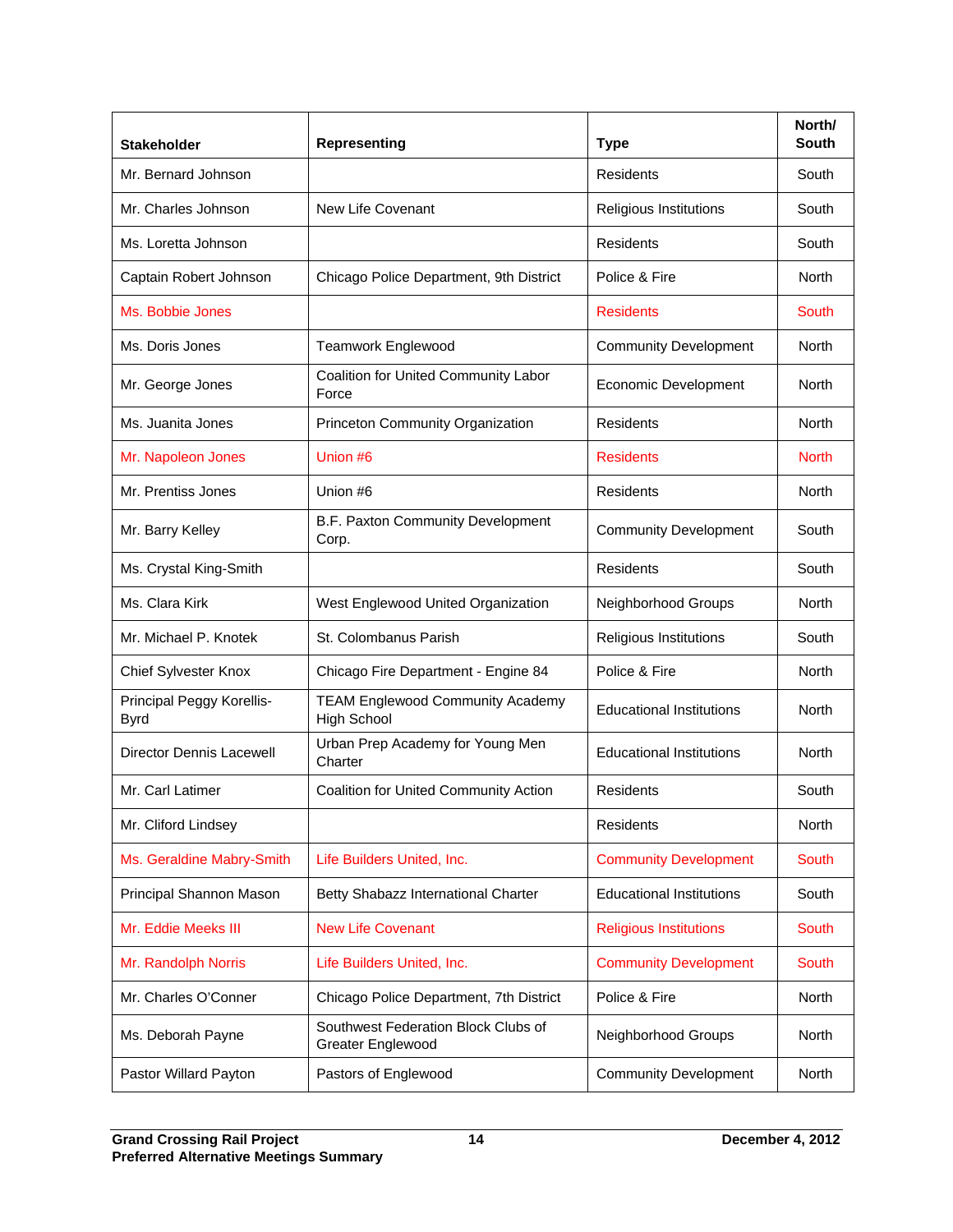| <b>Stakeholder</b>              | <b>Representing</b>                                        | <b>Type</b>                               | North/<br><b>South</b> |
|---------------------------------|------------------------------------------------------------|-------------------------------------------|------------------------|
| Mr. Noble L. Pearce             | <b>Community Pride Organization</b>                        | <b>Community Development</b>              | South                  |
| <b>Bishop Edward Peecher</b>    | Chicago Embassy Church                                     | Religious Institutions                    | North                  |
| Principal Tiffany Phinn         | Walter Reed Elementary School                              | <b>Educational Institutions</b>           | North                  |
| Mr. Brad Redrick                | <b>Grand Crossing Neighborhood Network</b>                 | Neighborhood Groups                       | South                  |
| <b>Officer Teresa Reed</b>      | Chicago Police Department, 3rd District                    | Police & Fire                             | South                  |
| Ms. Alice Rivers                |                                                            | Resident                                  | South                  |
| Commander Leo Schmitz           | Chicago Police Department, 7th District                    | Police & Fire                             | North                  |
| Ms. Brenda Scott                |                                                            | <b>Residents</b>                          | North                  |
| Mr. Omar Shareef                | African American Contractors Association                   | Economic Development                      | Both                   |
| Mr. Edward Shultz               | Eastwood Gardens Apartment                                 | <b>Residents</b>                          | North                  |
| Ms. Joy Sigur-Ramza             |                                                            | Residents                                 | South                  |
| Mr. Larry Rattler               |                                                            | <b>Residents</b>                          | <b>North</b>           |
| Mr. Theodore Seals              |                                                            | <b>Residents</b>                          | South                  |
| Principal Kenndell Smith        | Henry O. Tanner Elementary School                          | <b>Educational Institutions</b>           | South                  |
| Mr. Solomon Smith               | Meyering Park Advisory Council                             | Parks/Rec Centers                         | South                  |
| Ms. Alicia Spears               | <b>Business and Economic Revitalization</b><br>Association | <b>Economic Development</b>               | South                  |
| Mr. Tazama Sun                  |                                                            | <b>Residents</b>                          | South                  |
| Ms. Earnestine Sykes            |                                                            | Residents                                 | South                  |
| <b>Principal Garland Thomas</b> | Noble Street Charter School (Johnson<br>College Prep)      | <b>Educational Institutions</b>           | North                  |
| Mr. Jean-Paul Thomas            | 6 <sup>th</sup> Ward                                       | <b>Elected Official</b><br>Representative | South                  |
| Mr. Phillip Thomas              | <b>ETA Creative Arts Foundation</b>                        | <b>Cultural Centers</b>                   | South                  |
| Principal Veronica<br>Thompson  | Paul Revere Elementary School                              | <b>Educational Institutions</b>           | South                  |
| Pastor Stephen John<br>Thurston | New Covenant Missionary Baptist Church                     | Religious Institutions                    | South                  |
| Ms. Michelle Tines              |                                                            | Residents                                 | North                  |
| Ms. Valerie Toliver             | 71 <sup>st</sup> Street Drexel Block Club                  | Neighborhood Groups                       | South                  |
| Ms. Darlene Tribue              | Park Manor Neighbors Community<br>Council                  | Neighborhood Groups                       | South                  |